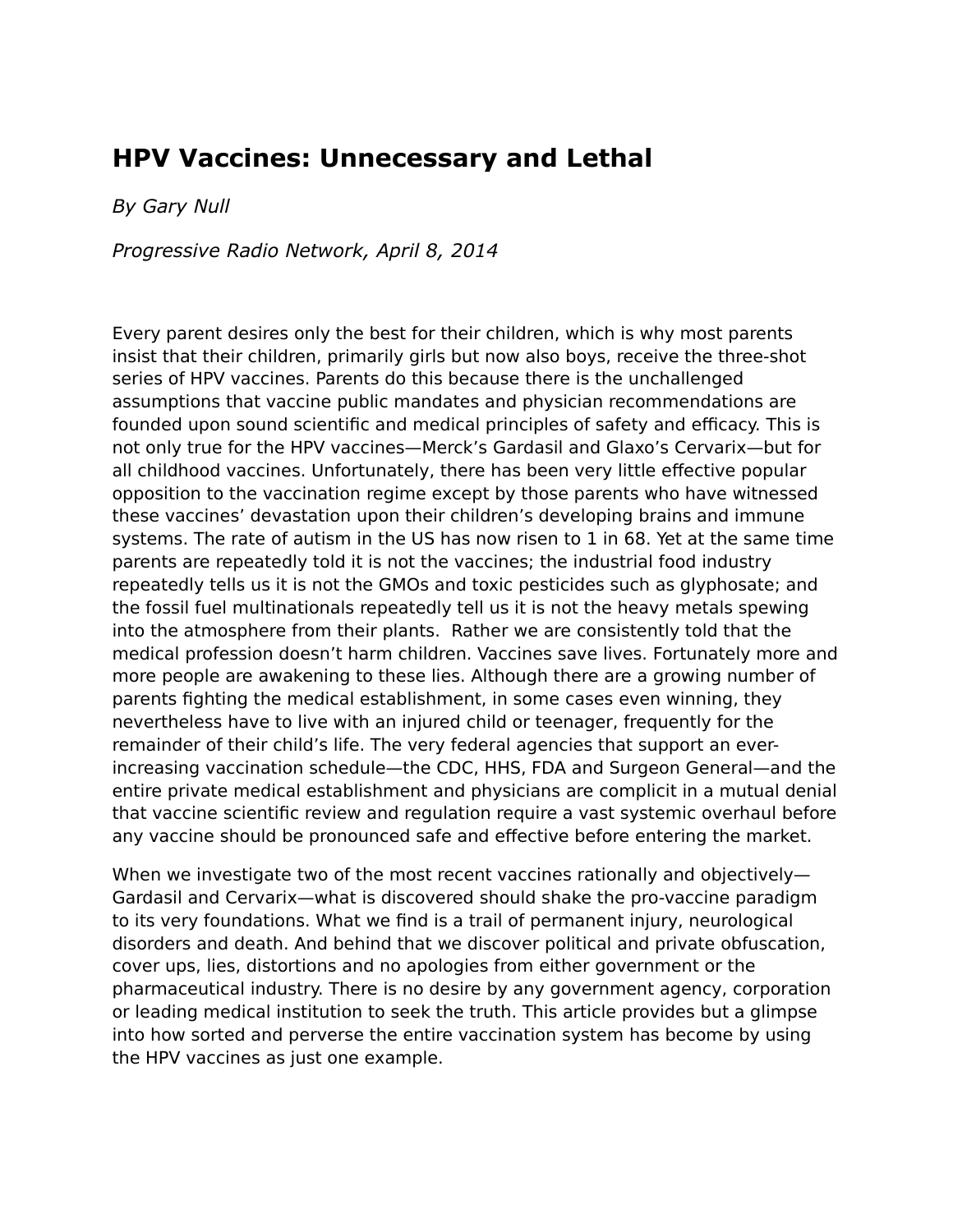Relying upon the data from the CDC's, Vaccine Adverse Events Reporting System (VAERS), the vaccine watch organization Sanevax determined that, since Gardasil's launch in 2006 until November 2012, the HPV vaccine was linked to 121 deaths and over 27,485 medical injuries of young girls, some as young as 11 years old. At the end of last year, the number rose to over 30,000 serious injuries and over 150 deaths. Unfortunately, only a fraction of vaccine adverse events reported by pediatricians, physicians, medical clinics and hospitals, make their way into the VAERS database. Few parents even know such a reporting system exists.

Gardasil, the human papillomavirus vaccine produced by Merck, was brought to market with great fanfare, widely proclaimed as the first ever anti-cancer vaccine. Merck created a market for Gardasil out of thin air with deceptive and dishonest advertising,[1] and thereby planted fear in the mind of consumers: fear of an enormous, yet unknown health crisis, an invisible time bomb waiting to explode and harm women everywhere. Whereas most vaccines and drugs undergo several years of clinical testing, including human trials, prior to FDA approval, Gardasil was on FDA fast track approval and underwent a mere six months of trial research. When criticized for their aggressive marketing, Merck countered that they were performing a public service by raising awareness about the human papillomavirus and weren't selling anything.[2] Really?

This lie became public as Merck was caught lobbying the 50 states for mandatory Gardasil vaccination before it had even secured FDA approval![3] The fact is that there was never a need for Gardasil in the first place: regular Pap testing had already lowered the incidence of cervical cancer by 80% in the US to a few thousand cases a year and the vast majority of all HPV infections resolve of their own accord.[4]

But by lining the coffers of such groups as Women in Government (WIG), and, of course, the American Legislative Exchange Council (ALEC), Merck was able to influence legislation such that almost immediately after the vaccine was approved, it was part of the vaccine schedule recommended for all girls. [5] If it hadn't been for Governor Rick Perry's blunder of trying to mandate Gardasil for school attendance in Texas in the face of a huge conflict of interest and a \$50 million contribution to his presidential campaign, Gardasil might have gone even further.[6]

There is something deeply wrong with a giant pharmaceutical company spending hundreds of millions of dollars to manipulate women and influence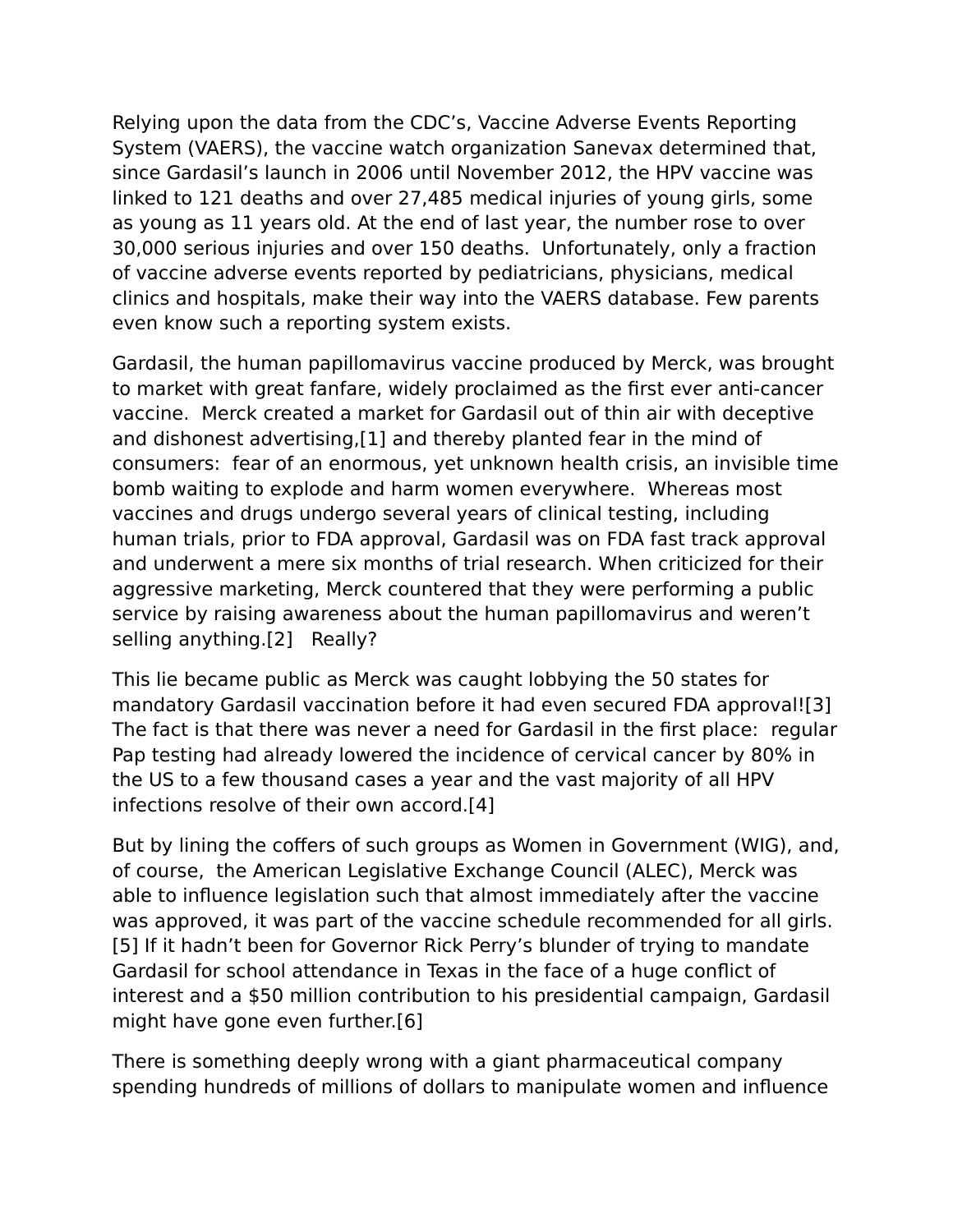legislation in order to generate a revenue stream of billions of dollars a year for themselves at the expense of a gullible public. What is wrong with Gardasil isn't just that it is unnecessary; Gardasil is possibly the most dangerous vaccine on the market, with the potential to injure, maim, or even kill the children who receive it.

The program of coercion to vaccinate every 11 to 26 year-old girl with Gardasil is relentless. This vaccine is given not just in doctor's offices, where doctors have been known to "fire" non-compliant patients, but in schools and colleges, where the pressure on girls and their parents to conform can be extreme. These institutions all have quotas — sometimes including financial rewards — and they are anxious to prove high rates of compliance.[7]

But there is no informed consent prior to vaccination, so most of these girls and their parents have no idea what they are risking by agreeing to vaccination with Gardasil. While Merck, the FDA, the CDC and the medical establishment all deny that there have been serious, life-altering adverse events associated with Gardasil, the fact is that compared with the mandated vaccines which are given with greater frequency, Gardasil still has the most adverse events reported to VAERS of any vaccine. And since reporting of adverse events is not mandatory in the US (although outbreaks of so-called vaccine-preventable illness are), it is likely that only 10% even get reported![8]

But what of the victims of Merck's war on cervical cancer? Alexis Wolf was a normal seventh grader in 2007. She had Type I diabetes, but had successfully learned how to give herself insulin shots and eventually graduated to an insulin pump, which she also mastered easily. Alexis made the honor roll for the first time that year, and was rewarded with a trip to Germany over the summer to visit her grandparents. Her endocrinologist believed that the diabetes was under control and felt that Alexis would be perfectly capable of making the trip on her own and managing her diabetes herself. To make sure everything was in order prior to travel, Alexis' doctor recommended that she receive her first Gardasil vaccine.

The trip went well, but Alexis seemed different to her mother when she returned, perhaps a bit distant. Alexis received her second Gardasil vaccine after coming home, and shortly thereafter her personality changed entirely. For a relatively shy girl, Alexis immediately became very gregarious, hugging everyone all the time. But she also became agitated, troubled, and started having difficulty keeping food down. It reached the point where she threw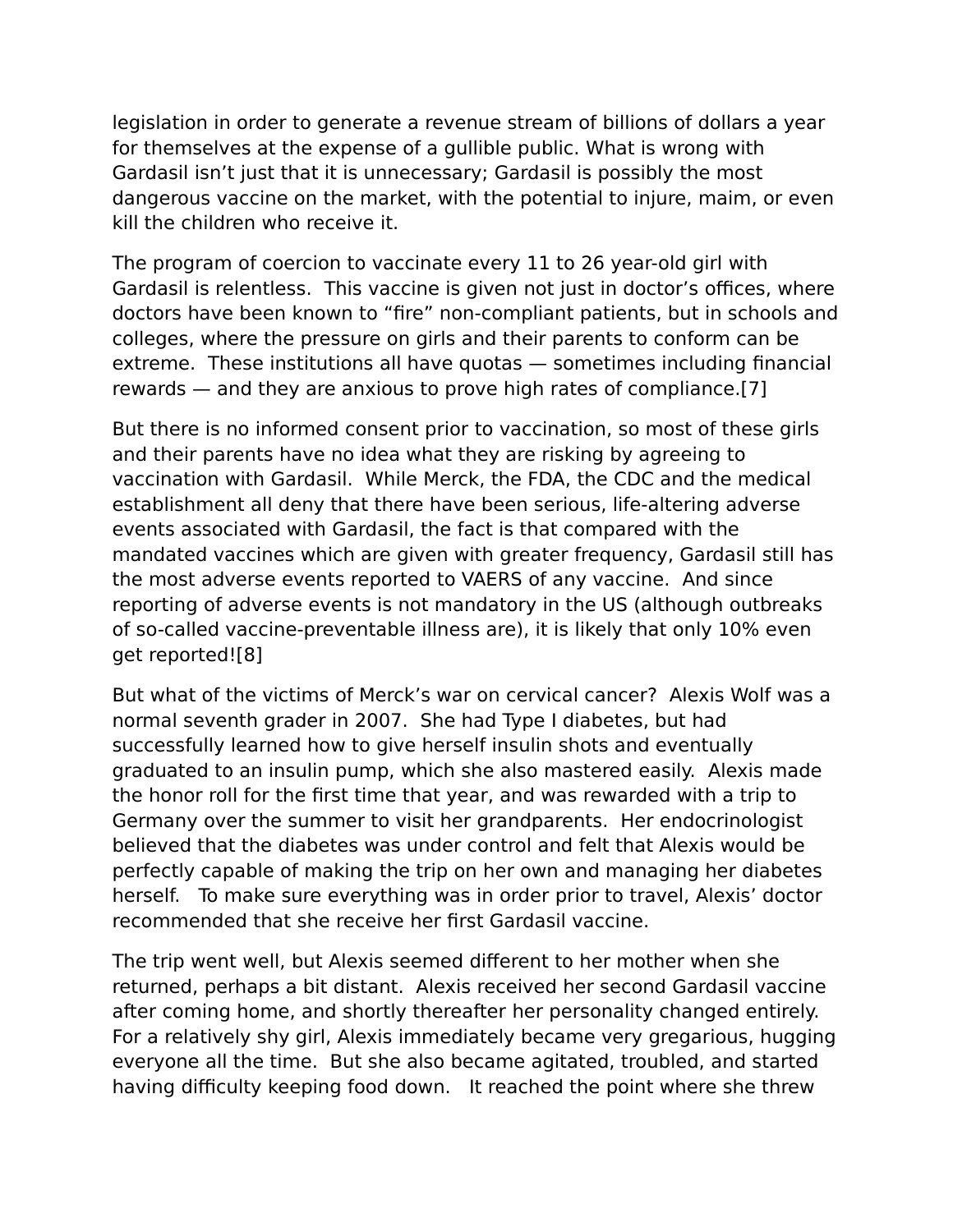up a number of times a day, which is especially dangerous for a diabetic. There began a series of appointments with many, many doctors: the GP, the endocrinologist, the cardiologist, the gastroenterologist, and numerous different diagnostic tests. But nothing they did or recommended seemed to help. Alexis was struggling to get through her days, usually carrying a bucket with her at all times just in case. She had terrible insomnia, was eating excessively, and was falling further and further behind in school.

In January 2008, Alexis received her third Gardasil shot – within 2 weeks she was in the hospital. Her behavior had worsened to the point where she was considered bipolar and she was put on a series of antipsychotic medications. Her mother didn't believe that this was a psychological problem. She knew that something else had to be wrong, knew that there had to be some medical explanation for what was going on.

After weeks and months in and out of different hospitals with no improvement and her condition growing more desperate, Alexis at long last was seen by a doctor who recognized that she was having seizures – something all the previous doctors had overlooked. This led to more tests – EEGs, MRI imaging, and spinal taps — and finally a conclusion that seemed to make sense: encephalitis, traumatic brain injury, and seizure disorder. But why? Alexis' mother had an additional conclusion which was so crystal clear in hindsight – her daughter was normal before she received the Gardasil vaccine and had worsened with each one. The Gardasil vaccine had left Alexis with brain damage.

We spoke with Tracy Wolf, Alexis' mother, about their ordeal. While maintaining a cheerful optimism, Tracy admitted that she could never have foreseen how their lives would change completely. After Alexis' seizure disorder was identified and she was put on anti-seizure medication, her physical symptoms improved to a certain extent, but she was completely altered. Alexis has deteriorated from being a normal child to one who is only functioning at a fourth grade level. Forced to enter Special Education instead of rejoining her previous class, Alexis became enormously frustrated and school became an ordeal for everyone.

Since Alexis turned 18, Tracy finally gave up and pulled her out of school, realizing that it really could not offer Alexis anything but misery. The stress on their family has been enormous. The pressure caused the Wolfs' marriage to dissolve, and Tracy is now raising both their daughters by herself, with their father living in a different state. Alexis needs almost constant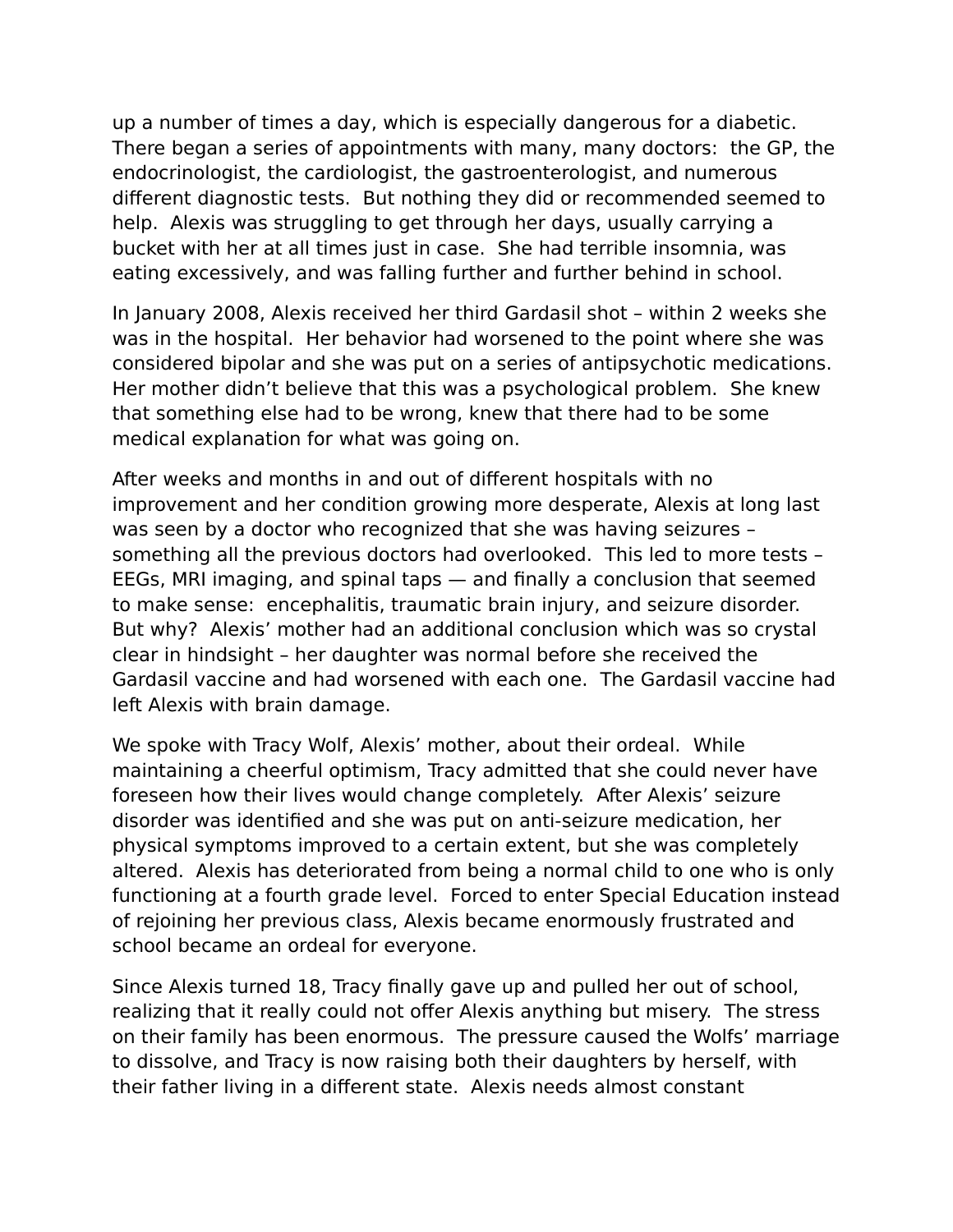supervision, and Tracy can only leave her alone for short periods of time. They have applied for special services that could possibly be helpful, but the waiting list is long. Alexis doesn't understand why things are so different, why her little sister is learning to drive but she can't.[9]

Unlike with other types of injuries, a vaccine victim cannot simply sue the company responsible for the problem. Since 1986, all cases of vaccine injury must be brought to the Office of Special Master at the US Court of Federal Claims, commonly called the vaccine court. This court was established to create a non-adversarial situation in which children injured by vaccines could receive compensation. But the Department of Health and Human Services has completely distorted the intent of this legislation, and turned it into a highly adversarial proceeding. Injuries listed on a table are supposed to be automatically compensated, but they have removed a lot of injuries from the table over the years, and have listed new vaccines, such as Gardasil, with no specific injuries attributable to the vaccine. So the burden is on the victim to prove causation because there is no presumption of any injury.

In conversation with William Ronan, a lawyer retained by Alexis' family, he shared that his law firm currently is handling 12 – 15 Gardasil cases that are being evaluated and another 6 cases already filed in the vaccine court. Interestingly, out of all the types of Gardasil-related injuries, the cases Ronan represents all fall into two main categories: autoimmune and neurological. When the injuries are neurological, doctors frequently can't put their finger on what is wrong, and end up sending the girls to a psychiatrist.

Ronan maintains that it is impossible for all of these girls suddenly to have developed mental problems or simply to be imagining that they have been harmed since receiving the Gardasil vaccine. While not anti-vaccine himself, he has seen too many girls have serious adverse reactions to Gardasil. He runs a two-person law firm in Kansas City, and without advertising, has received at least 20 to 30 calls regarding Gardasil injuries. Ronan believes his experience is just the tip of the iceberg — anyone actually advertising legal services for Gardasil victims would be inundated with a huge number of cases.

The work is slow-going. Evidence of harm caused by vaccines is crucial, but there aren't a lot of published medical studies about safety to back up this claim. Those that exist are funded by the manufacturer and tend to be overly favorable. Possibly the strongest argument against Merck, according to Ronan, is their failure to warn girls of the risk involved when getting the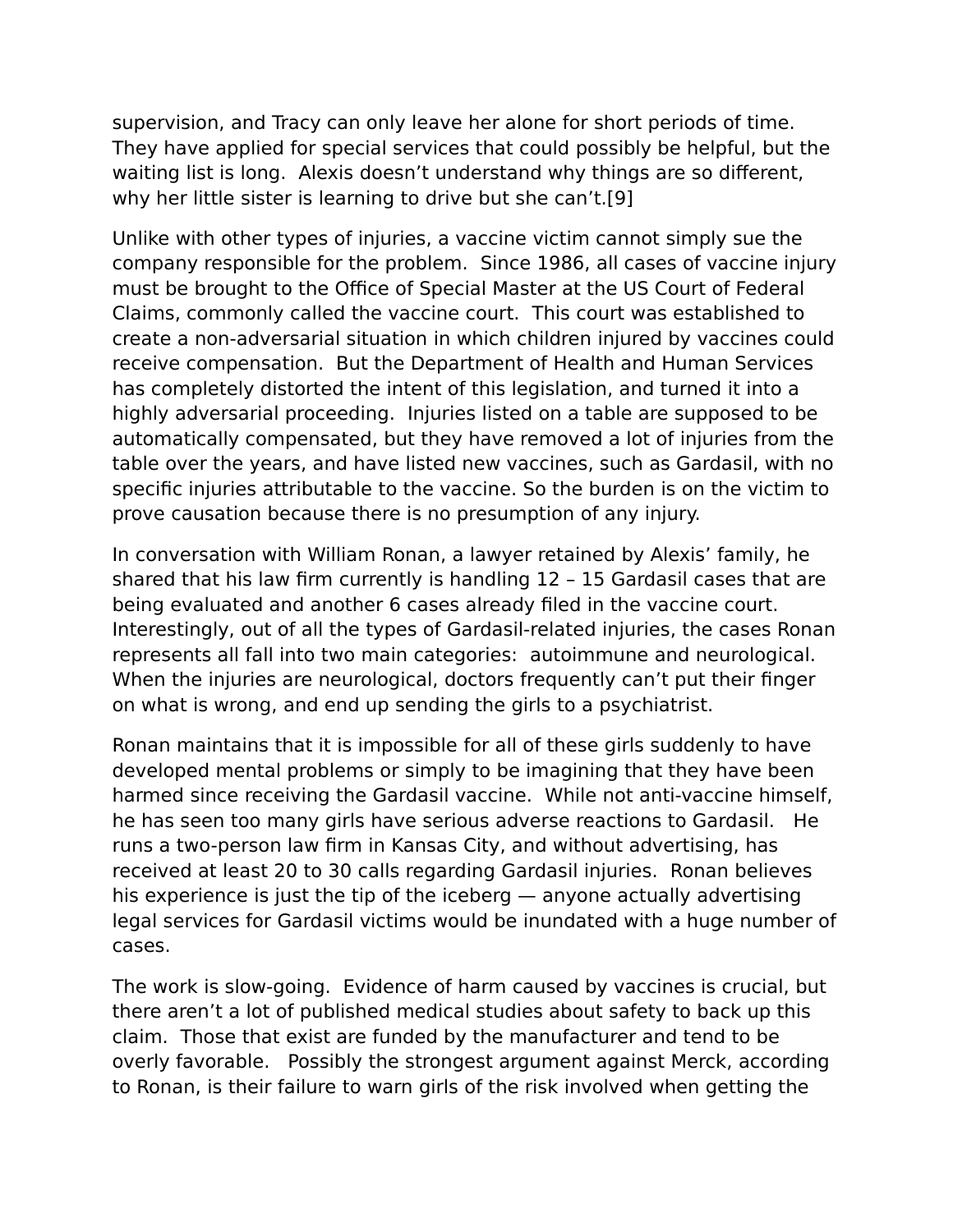Gardasil vaccine. Merck clearly knew that this drug could cause neurological dysfunction, yet did not adequately address this in the product insert. Also, it is well known that girls who already have an HPV infection are more likely to be harmed by the vaccine, but the manufacture does not make this clear and does not recommend testing. Ronan summed up his view of vaccinating young girls with Gardasil:

"The real issue is: what is the benefit of this vaccine? Do the benefits outweigh the risks? There is a risk of a seizure disorder or an autoimmune disorder versus the benefit that it might reduce cervical cancer. But Gardasil doesn't eliminate the need for regular Pap testing, which is already safe, and there isn't good evidence that it prevents cervical cancer. In evaluating risk and benefit, when all the facts are known it becomes a pretty easy decision – the vaccine is more dangerous than any benefit. Unfortunately, medical professionals tend to read and listen to information provided by the manufacturers, which doesn't adequately present the risks involved, so they actually aren't sufficiently informed to advise their patients."

Ronan's own daughter had to fight off an aggressive attempt by her doctor to get the Gardasil vaccine, so he understands the pressure that girls are under to just go along instead of asking questions.[10]

We interviewed Dr. Meryl Nass, board certified internal medicine practitioner and vaccine specialist, who agrees that Gardasil was rushed to market without adequate safety testing. Three years after approval for girls, the company likewise received approval to vaccinate boys age 9 and above with no new studies and very little data to justify this action. Regarding Gardasil's adverse effects, Dr. Nass said,

"Children don't usually die suddenly when they are healthy but there are certainly lots of teenage girls who have died relatively suddenly after Gardasil or developed severe neurologic reactions. Therefore, if you are going to try to balance safety and efficacy when you prescribe something like a vaccine, you have to know how effective it's going to be. Does this really prevent cervical cancer in young women? And does it prevent it in women who have already been exposed to these viruses? … So I don't know how other doctors prescribe something like Gardasil … Basically, they make an assumption that since the FDA has licensed it … the manufacturer would only market something that's safe, doctors go ahead and prescribe. And what they may not be aware of is that it is extremely hard to link a side effect to a vaccine, for many reasons. Getting a judgment against a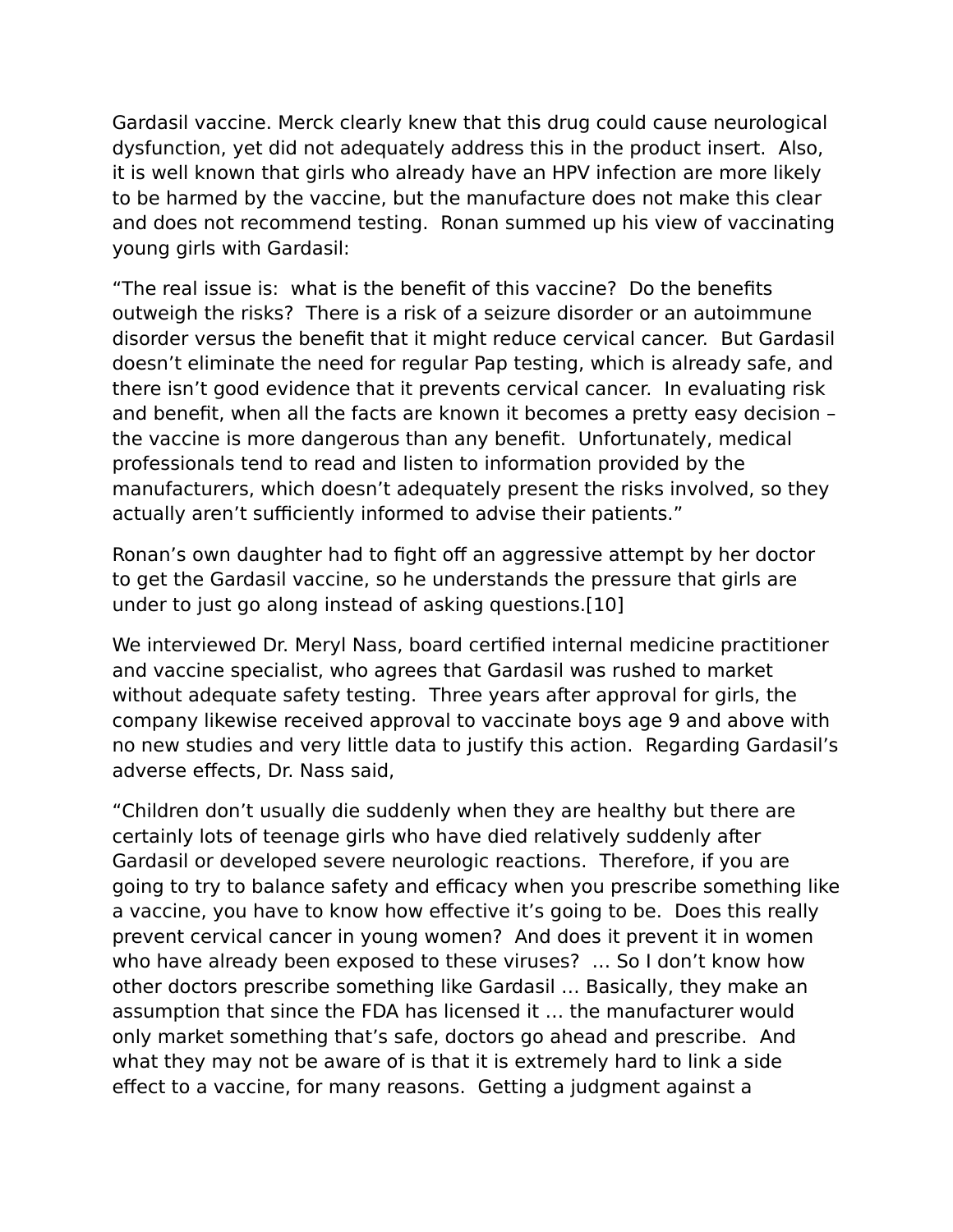manufacturer is very difficult and it has become more difficult due to some recent litigation that reduced manufacturer liability for vaccines in general."[11]

Gardasil's doctrine is already so entrenched after only six years that it is a formidable task to challenge the official story that this vaccine is safe and effective, because the truth is too unsettling. The remarkable claims of Gardasil's benefits to women in the war on cancer are full of holes and not supported by the science, even that science funded by Merck itself. It is important to deconstruct the falsehoods and half-truths that masquerade as facts about Gardasil.

# **There is No Human Papillomavirus Health Crisis**

Cervical cancer in the United States has been at record lows for the past two decades. Currently only an estimated 3,600 women die of cervical cancer each year. The spectacular success in lowering the death rate from cervical cancer can be attributed to annual Pap screening – between 1955 and 1992 deaths from cervical cancer declined 74% and continue to decline annually by 4%. [12] Part of the success of Pap screening lies in the fact that cervical cancer, unlike most other cancers, is very slow growing. With screening, there is ample opportunity to catch and successfully treat cervical cancer before it gets out of hand. It would be unlikely, then, for any further treatment to improve upon this already very low rate of cervical cancer death.

When government officials and vaccine advertising make wild claims of high death rates associated with cervical cancer, according to neuroscientists Dr. Lucija Tomljenovic at the University of British Columbia, 88% of these deaths occur in developing countries without adequate Pap smear screening programs.

### **Human Papillomavirus Infection Does Not Usually Lead to Cancer**

It is estimated that virtually all women in the US experience a series of human papillomavirus infections throughout their lifetimes. What the makers of Gardasil try to hide is the well-documented fact that 90% of all HPV infections go away of their own accord within two years without causing any disease and with no treatment or intervention of any kind.[13]

#### **Gardasil Does Not Prevent Cancer**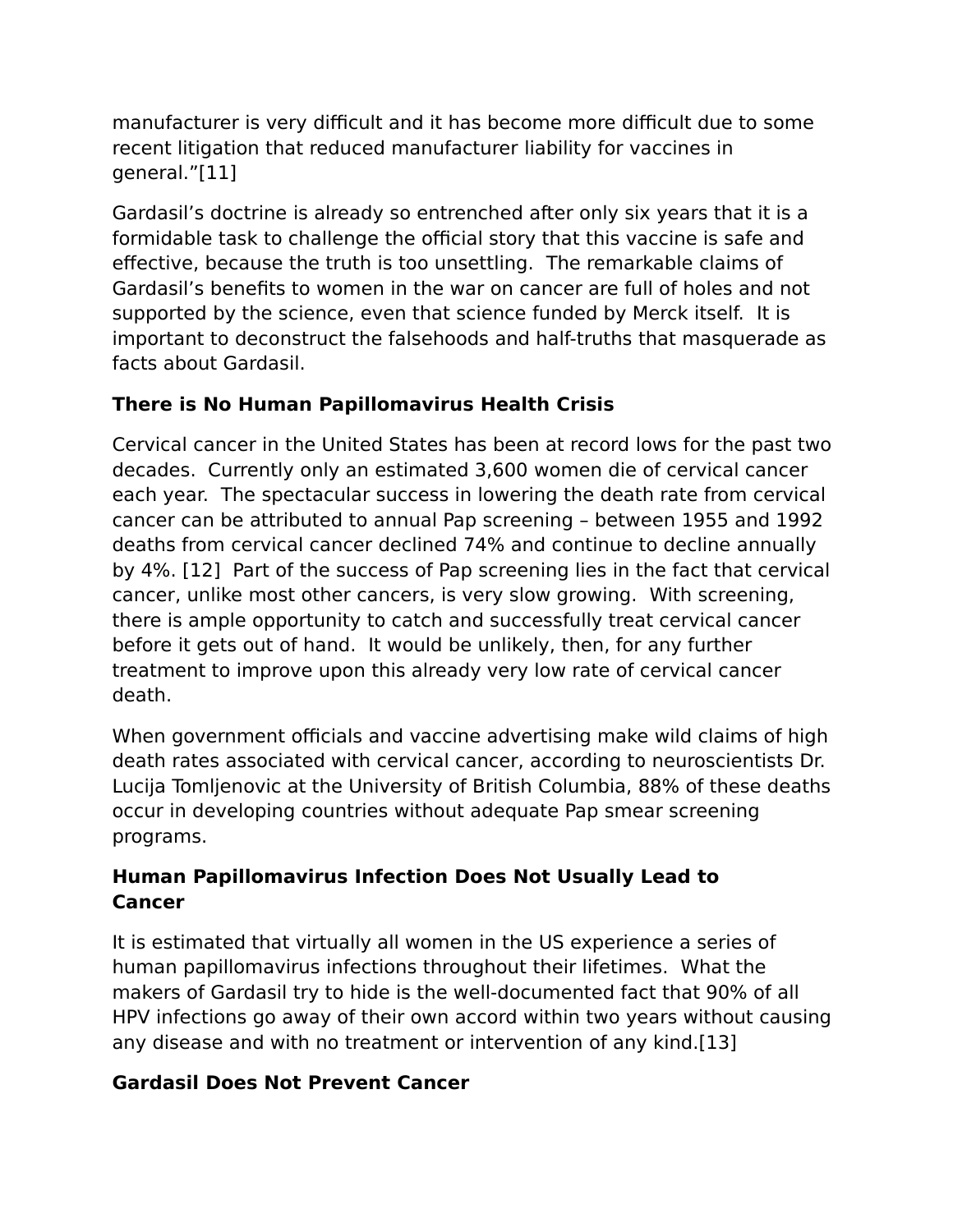The end point of all the efficacy studies for Gardasil was not, in fact, prevention of cancer. Researchers couldn't actually assess the development of cervical cancer following the vaccine because this process normally takes 20 to 40 years and their studies stopped after just five. So instead, Merck's scientists decided that the presence of atypical cervical cells was a valid "surrogate end point," or substitute for cancer. They used this hypothesis despite the fact that there is no evidence that the types of cervical lesions they chose as their end point would eventually lead to cancer.[14] Merck has never acknowledged that their entire premise for the efficacy of Gardasil rests on pure speculation. In fact, many if not most atypical cervical cells resolve on their own without intervention.[15]

# **Gardasil is Not 98% Effective at Preventing High Grade Cervical Lesions**

Results of Merck's efficacy study published in a 2007 article in the New England Journal of Medicine claim that Gardasil is 98% effective at preventing high-grade cervical lesions. Subsequently, Merck and the CDC have lowered that figure to 70%. But the article itself reveals that Merck manipulated the data by excluding women and girls who did not follow the exact protocol. When all women in the study were considered, vaccine efficacy dropped to 44%. But even these numbers only actually reflect cervical lesions associated with HPV 16 and 18. When Merck looked at Gardasil's ability to prevent all cervical lesions, Gardasil was only 17% effective![16] And again, their definition of "effective" rests solely on the unfounded assumption that certain types of cervical lesions turn into cancer.

More damning is Merck's own acknowledgement that in their controlled studies, a percentage of girls actually developed serious cervical lesions following Gardasil. The vaccine seemed to cause the most lesions in girls with pre-existing HPV 16 or 18 infections, but also in girls who had no preexisting HPV infections.[17] At the very least, screening girls for HPV 16 or 18 infections would give HPV-positive girls the chance to avoid developing cervical lesions by declining the vaccine. Yet not only does Merck not recommend testing for HPV prior to vaccination with Gardasil, they have actually discouraged this practice, presumably so as not to draw attention to the danger.[18] Anything to maintain the fantasy that this is a safe and effective vaccine.

#### **Gardasil Does Not Prevent Human Papillomavirus**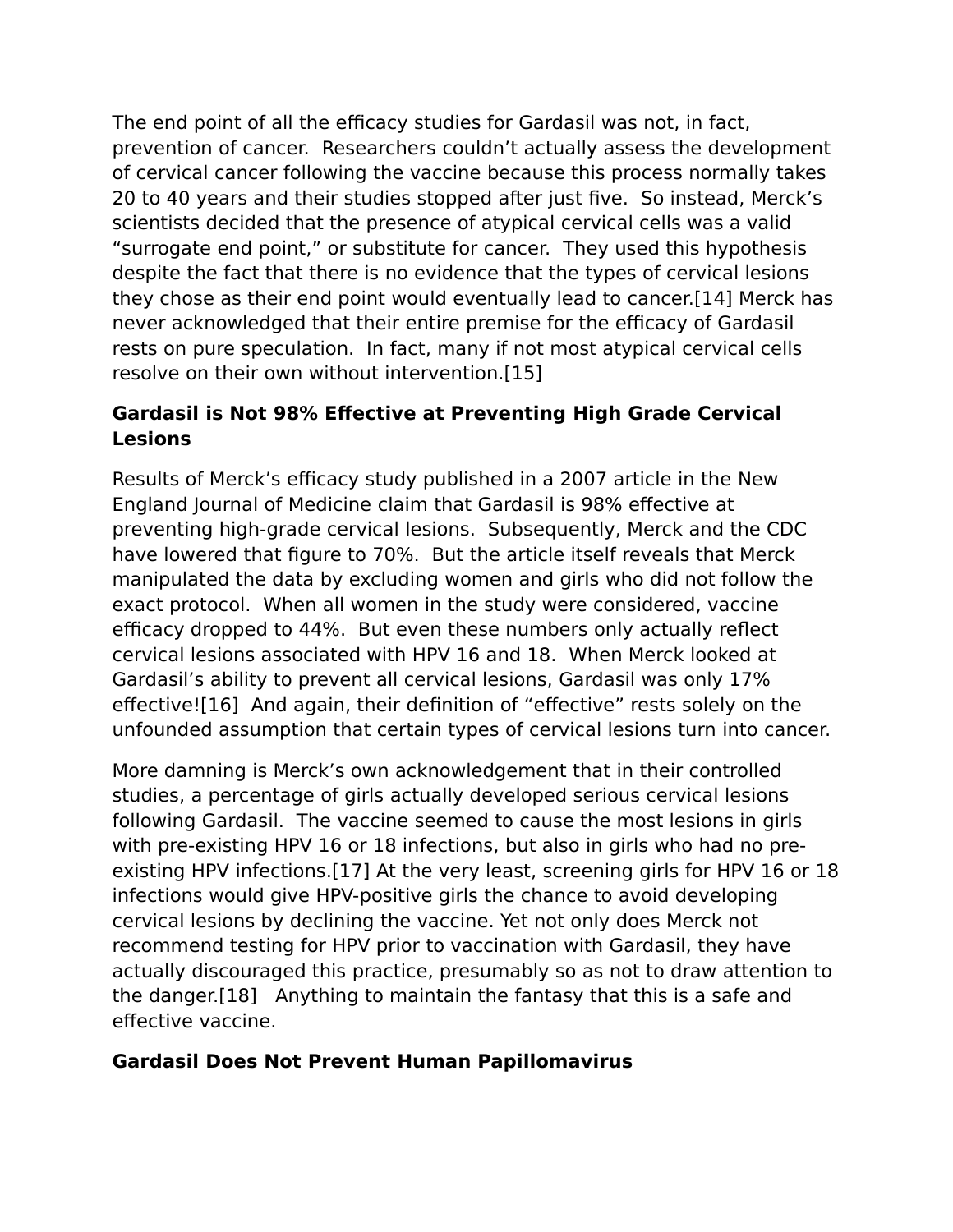Gardasil is designed to prevent only 4 HPV strains: 16 and 18, which can cause cervical cancer, and 6 and 11, which can cause genital warts. However, there are 150 other types of HPVs, at least 15 of which can cause cancer, and Gardasil provides no protection against these other strains.[19] [20] Does Merck's so-called consumer education ever mention any of this? Of course not. Why would you have your daughter vaccinated if you knew the protection was so limited?

### **Vaccinating Prepubescent Girls with Gardasil Will Not Protect Them Against HPV or Cervical Cancer**

Despite the sanctimonious advertising which suggests that both mothers and daughters can empower themselves through Gardasil, Merck's own studies show that the vaccine is only effective for 5 years.[21] So if your 11 year-old daughter gets the Gardasil vaccine, it will have stopped working by the time she is 16. But since Merck doesn't give out this information voluntarily, these girls and their mothers will be in the dark.

# **Gardasil Vaccination Does Not Eliminate the Need for Annual PAP Screening**

In portraying Gardasil as a treatment that will prevent 98% of cervical cancer, the strong implication is that vaccinated girls will no longer be at risk of cervical cancer at all. As we have already seen in Finland, this can lead to the false assumption that there is no longer a need for annual Pap testing. When women in Finland stopped getting Pap screens, cervical cancer increased to 4 times the incidence in only 5 years![22] This complacency about risk, started and fostered by Gardasil advertising, is also likely to lead to an actual increase in cervical cancer in the US as more females receive the vaccine and stop taking actions that have been proven to be protective.

### **There is No Evidence that Gardasil is Effective in Boys at Preventing Genital Wars and Anal Cancer**

Merck's study of HPV vaccine efficacy in males published in the New England Journal of Medicine states that Gardasil is 89% effective against genital warts and 75% effective against anal cancer. Given the fact that there are approximately 300 annual deaths from of anal/rectal cancer among men in the United States, one wonders how Merck was able to prove such a huge reduction in such a rare problem. As with the female group, external lesions substituted for actual cancer with no proof that lesions of that type actually lead to cancer at all. Yet, Merck's statistics regarding their cancer substitute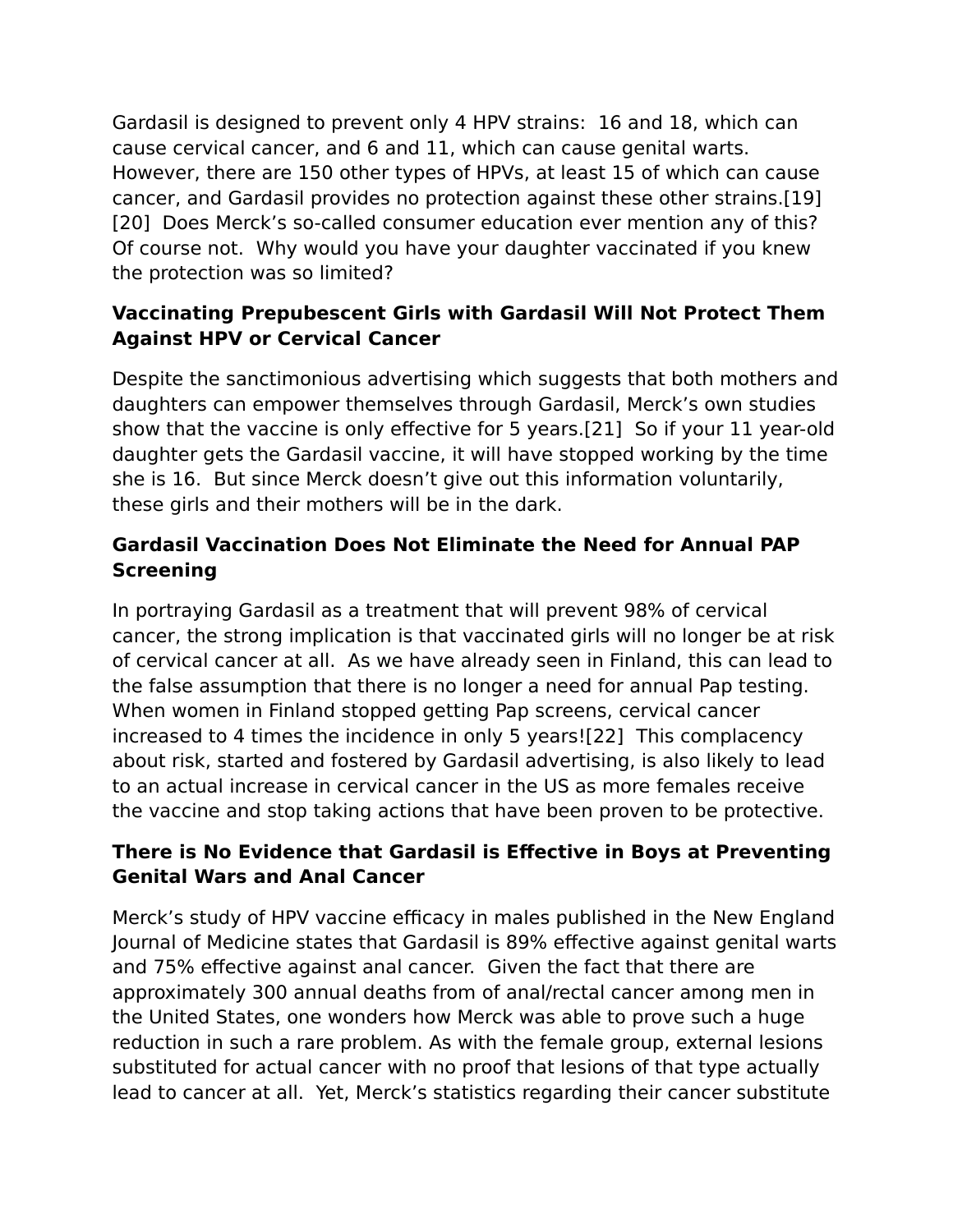penile/perianal/perineal intraepithelial neoplasia (PIN) listed in their appendix to the article show that in men who did not have HPV prior to vaccination, both the vaccinated group and the placebo group had the same number of these types of lesions, making the observed efficacy of Gardasil minus 98%! And for HPV strain 18-related genital lesions, there were actually more lesions in the vaccinated group than the placebo group. So as in the previous study, Merck's impressive numbers for the efficacy of Gardasil in men can only be attained by excluding one-quarter of the study participants. When everyone is included and all outcomes are assessed, the efficacy drops to zero![23]

# **Gardasil is Not Safe**

Most significantly, Gardasil has been associated with an unacceptable number of serious, life-altering adverse events following vaccination. According to World Health Organization data, the rate of serious adverse reactions reported to the VAERS system is 2.5 times higher than the current age-standardized death rate from cervical cancer. According to an evaluation performed by Sanevax of the 75 FDA approved vaccines, the HPV vaccines account for 60% of the entire VAERS database of adverse events. This includes 64% of all reported deaths and 65% of life threatening reactions. An additional 82% of all cases of permanent disability for women under 30 years of age is attributed to the HPV vaccines. Adverse reactions include seizures, anaphylaxis, paralysis, transverse myelitis, Lou Gehrig's disease (ALS), acute disseminated encephalomyelitis (ADEM), opsoclonus-myoclonus syndrome (uncontrollable movement of the eyes back and forth and jerking movements of the extremities), brachial neuritis, loss of vision, postural tachycardia syndrome, facial palsy, deep vein thrombosis, pulmonary embolism, chronic fatigue syndrome, blindness, pancreatitis, speech problems, short term memory loss, miscarriage, multiple sclerosis, autoimmune disorders, Guillain-Barre Syndrome, abnormal Pap smears and even cervical cancer.[24][25][26] Yes, you read that correctly – VAERS reports 62 cases of cervical cancer following vaccination with Gardasil.

Also, while Merck has not made pregnancy a contraindication for Gardasil vaccination, recent data released by VAERS reveal that Gardasil is by far the most dangerous vaccine to receive while pregnant, having caused a reported 26,000 adverse reactions in its six year existence compared to the next most dangerous vaccine frequently given to pregnant women, the flu vaccine, which has caused 200 adverse events over the past 20 years. Gardasil vaccination while pregnant has also been associated both with frequent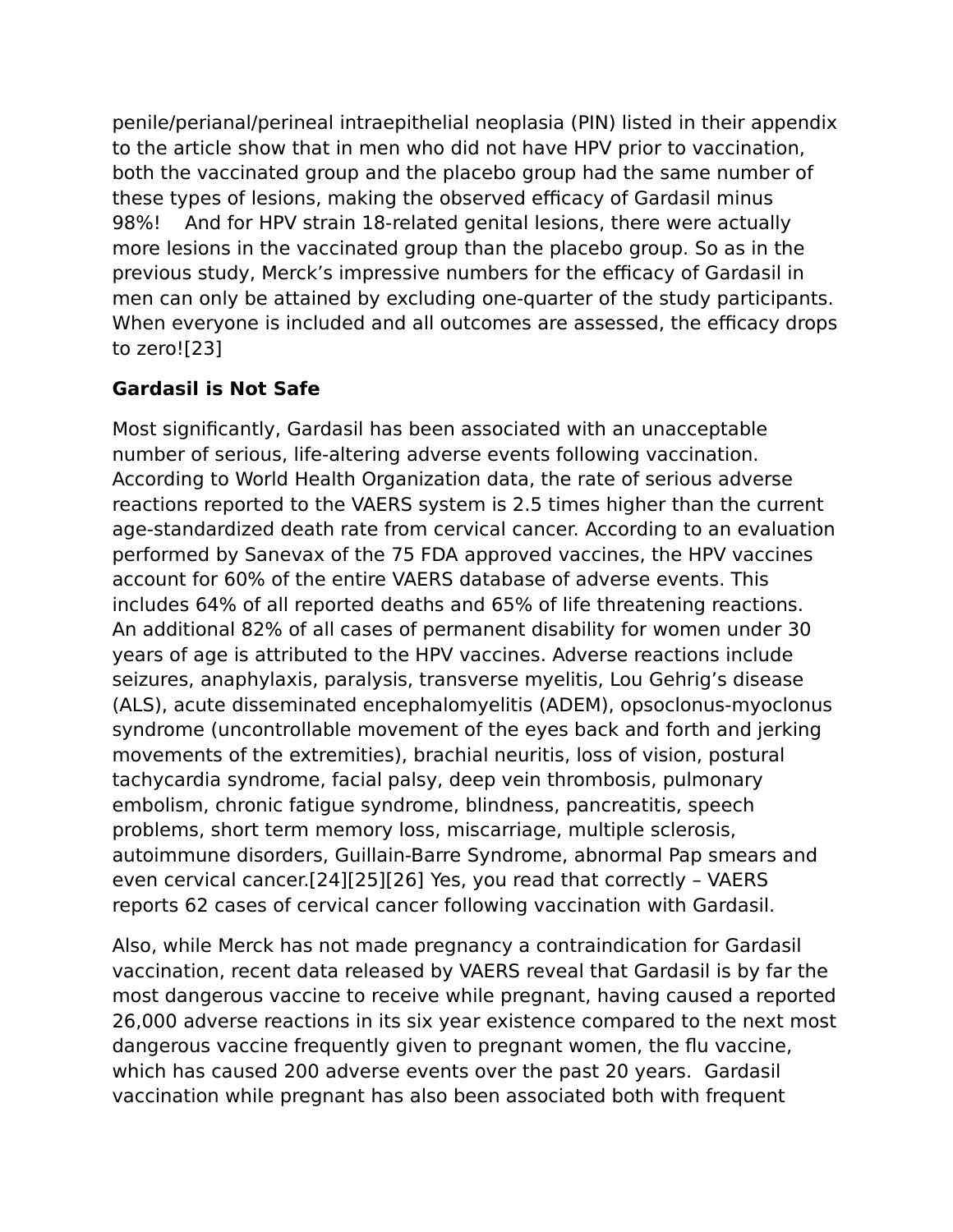miscarriage and a high rate of birth defects.[27] But most tragically, as of August 2012, the tally of deaths due to the HPV vaccine has reached 118. [28]

#### **There is Biological Evidence that Gardasil is Associated with Enchephalapathy, Autoimmune Disorders and Death**

Cindy Bevington has investigated and reported about Gardasil extensively. During a Progressive Radio Network interview, she remarked about the hundreds of emails she receives from girls, mothers and doctors around the US and other countries expressing their serious misgivings about the HPV vaccines. Often she receives requests from parents "begging" for help because their pediatricians and physicians refuse to report their daughters' adverse events as vaccine related.

By the CDC's own admission, only 10 percent of adverse events get listed on VAERS. Even this very conservative figure has been refuted by independent analyses; actual records can be as low as 1 percent of all actual negative reactions for any given vaccine. It is therefore realistic to suspect that Gardasil is associated with anywhere from hundreds of thousands to millions of adverse effects among vaccinated American girls and young women.

Starting in mid 2011, discoveries about hidden Gardasil ingredients and the biological mechanisms contributing to the high rate of adverse events went public. First, blood samples from a 13 year old girl who developed acute juvenile rheumatoid arthritis within 24 hours after receiving a Gardasil injection was analyzed. In fact, the DNA from a human papilloma virus infection will reside in the bloodstream only for a very short period of time. What was so alarming in this case is that the girl's blood was drawn two years after vaccination. The head researcher, Dr. Sin Hang Lee in Connecticut, discovered the presence of HPV DNA. However, what was more startling is that this was no ordinary DNA from a wild or clinical HPV strain. Instead this was genetically engineered HPV DNA that was designed to firmly attach to the vaccine's aluminum adjuvant, contrary to Merck's own package insert stating "No viral DNAs in the vaccine"—which Merck promptly removed after Dr. Lee went public with his finding. According to Dr. Lee, "based on medical literature and some of the FDA/Merck's own publications, adventitious (coming from an outside source) DNA in an injectable proteinbased vaccine may increase the risk of autoimmune disorders and gene mutation which may lead to malignancies." In short, boys and girls receiving Gardasil are being injected with a biohazardous weapon.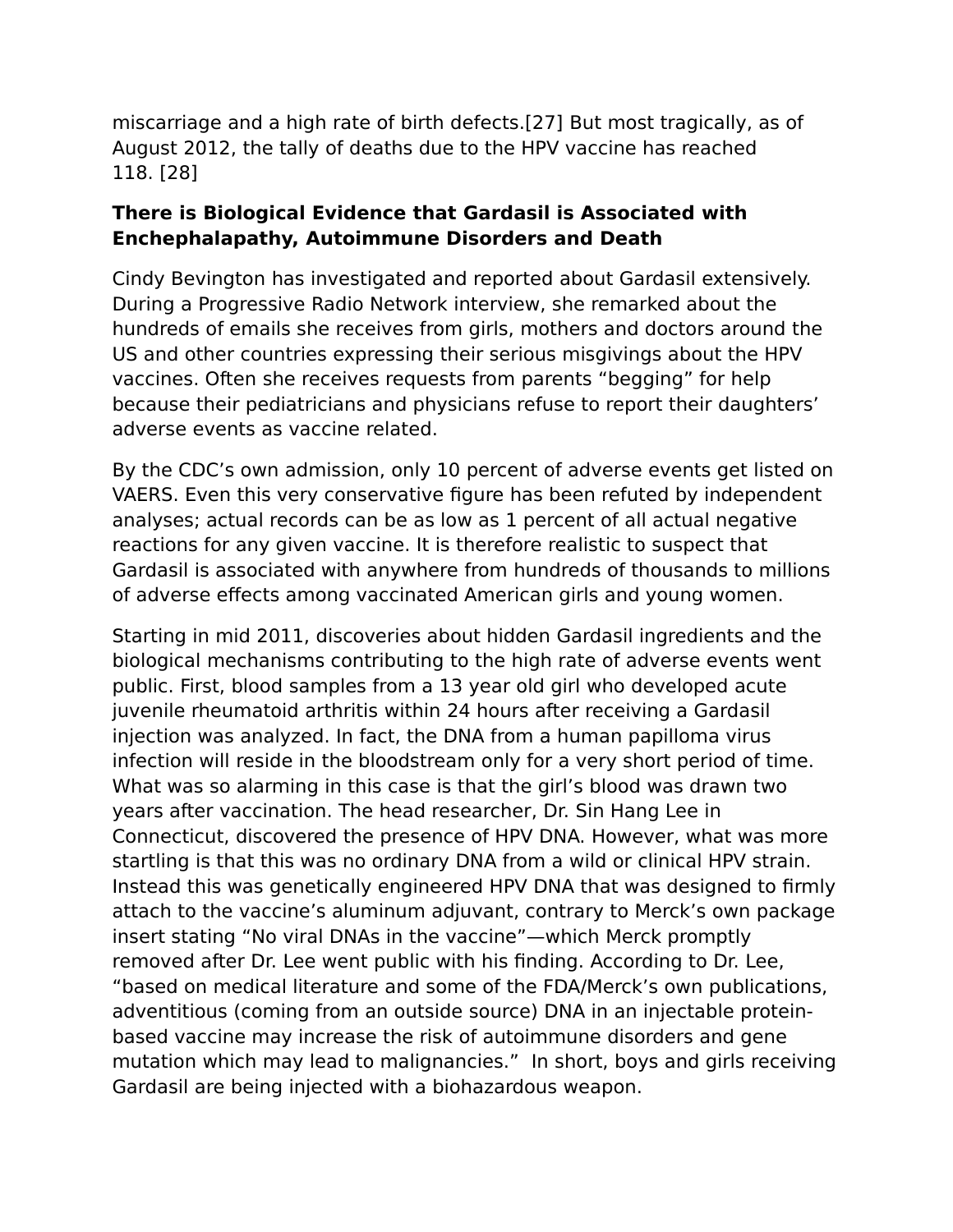The controversy over the safety of Gardasil took a major turn in 2012 when parents of two unrelated teenage girls, who believed their daughters died from the HPV vaccine, had the coroners send brain tissue samples sent to Drs. Chris Shaw and Lucjia Tomljenovic at the University of British Columbia's Neural Dynamics Research Group for investigation. Neither of the girls had a history of previous medical conditions or drug use. One was a 14 year old Caucasian Canadian and the other a 15 year old New Zealander of Maori decent. The only thing held in common was that both had received Gardasil. Prior autopsy analyses showed no signs of brain inflammation that could contribute to their sudden neurological death.

The University of British Columbia's findings, published in the journal Pharmaceutical Regulatory Affairs, were shocking. In all the brain tissue specimens provided to the researchers, it was discovered that the vaccine's HPV16-L1 antigen, from the HPV virus, had penetrated the blood brain barrier of the teenagers, thereby triggering an autoimmune reaction that affected the brain's cerebral vasculature and led to brain blood vessel hemorrhaging. In other words, the antigens contained in the vaccine crossed over into the brain tissue, signaling the immune system to actually target the brain's blood vessels for destruction. These two cases of autoimmune vasculitis offer clear neurobiological evidence to explain why there have been so many deaths, permanent neurological disabilities, incidences of seizure and loss consciousness and encephalopathy due to Gardasil.

After discovering a biological association between the HPV antigen in the vaccine and encephalopathic conditions that most likely caused the girls' sudden death, Dr. Tomljenovic wrote to British medical authorities about her findings. The letter response she received back was appalling; it stated that the health officials in the UK had already made up their minds about HPV vaccine safety and no research could be provided that would cause them to reconsider their views.

#### **Gardasil is Not Safe in Pregnant Women**

Dr. Suzanne Garland at the Royal Women's Hospital in Melbourne published a study in a 2009 issue of Obstetrics and Gynecology showing a "higher rate of congenital abnormalities in infants were noted in pregnant women who received the vaccine." A second study, according to Christina England, found slightly higher fetal deaths and rare cases of central nervous system malformations and neural tube defects in vaccinated pregnant women. Such studies confirm the seriously flawed nature of the clinical trials conducted by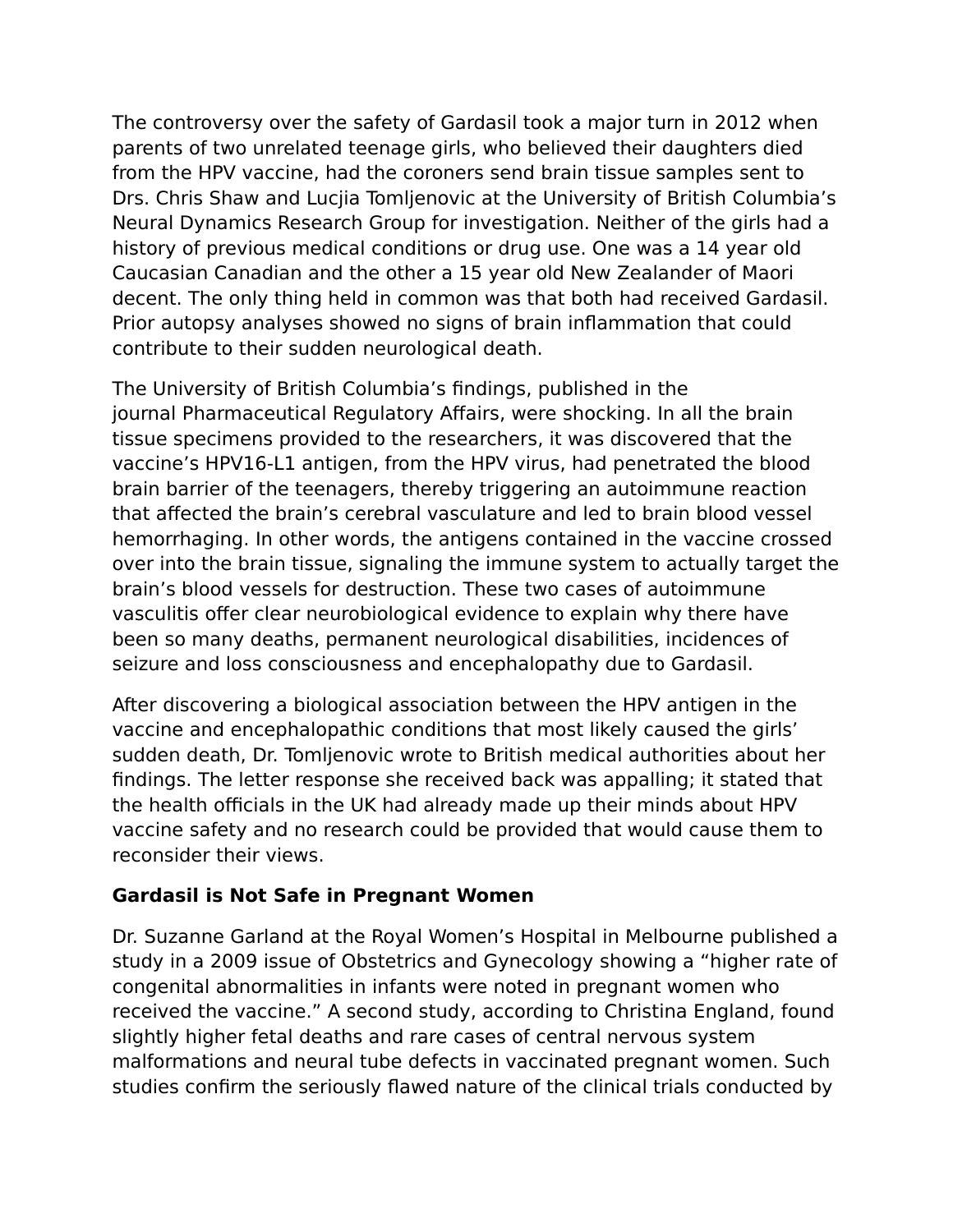Merck on Gardasil. They also speak to the dangerous conflicts of interest present in the FDA's approval process in which the agency receives millions of dollars from the pharmaceutical cartel to expedite vaccine and drug launches despite having limited data on their efficacy and safety.

### **Conclusions**

From the start, a vaccine against the human papillomavirus was completely unnecessary. Aside from the unreasonable health risks that come with this vaccine, Gardasil is also the most expensive recommended vaccine on the market at \$120 – \$150 per injection and three required doses. If this vaccine becomes mandated for school attendance, how are underprivileged people and the uninsured to come up with the money? And as funding for government programs dries up, does it make any sense to allocate state health care dollars to vaccinate Medicaid-eligible girls with Gardasil instead of using the money for something that actually might be of benefit?

Since the ACIP arm of the FDA already approved Gardasil in 2007 for inclusion in the Vaccination for Children (VFC) program, which provides free immunizations to about 40-45% of children in the US due to their low income status, Merck's siphoning off of money from other health priorities is poised to become a reality. Vaccination of every 11 and 12 year old girl in the US with three doses of Gardasil in order to attend school would cost \$1.5 billion. To vaccinate these girls for a lifetime, once word gets out that the vaccine is only effective for five years, would cost \$7.7 billion.[29] Will there be any money left over for anything else, like Pap screening for poor women? Does this really seem like a good use of limited resources? Only to Merck and its well-compensated allies.

In the US and the UK, the health agencies are ruled and dictated by the drug makers. Merck, Pfizer and a handful of other pharmaceutical firms are the CDC and FDA and vice versa. If we wish to find more accurate official views and policies regarding the HPV vaccines, we must look at other nations that care more about the public health of their populations rather than the revenues of private corporations. Today there is a growing concern among many nations' health ministries and physicians about the serious health risks associated with these vaccines. Even an extremely pro-medical technology country such as Israel is becoming alarmed at the rising number of HPV vaccine injuries in teenage girls. Israel is reviewing the evidence for a cessation of HPV vaccination. India banned the HPV vaccine due to vaccinerelated deaths.[30] France no longer permits advertising for Gardasil or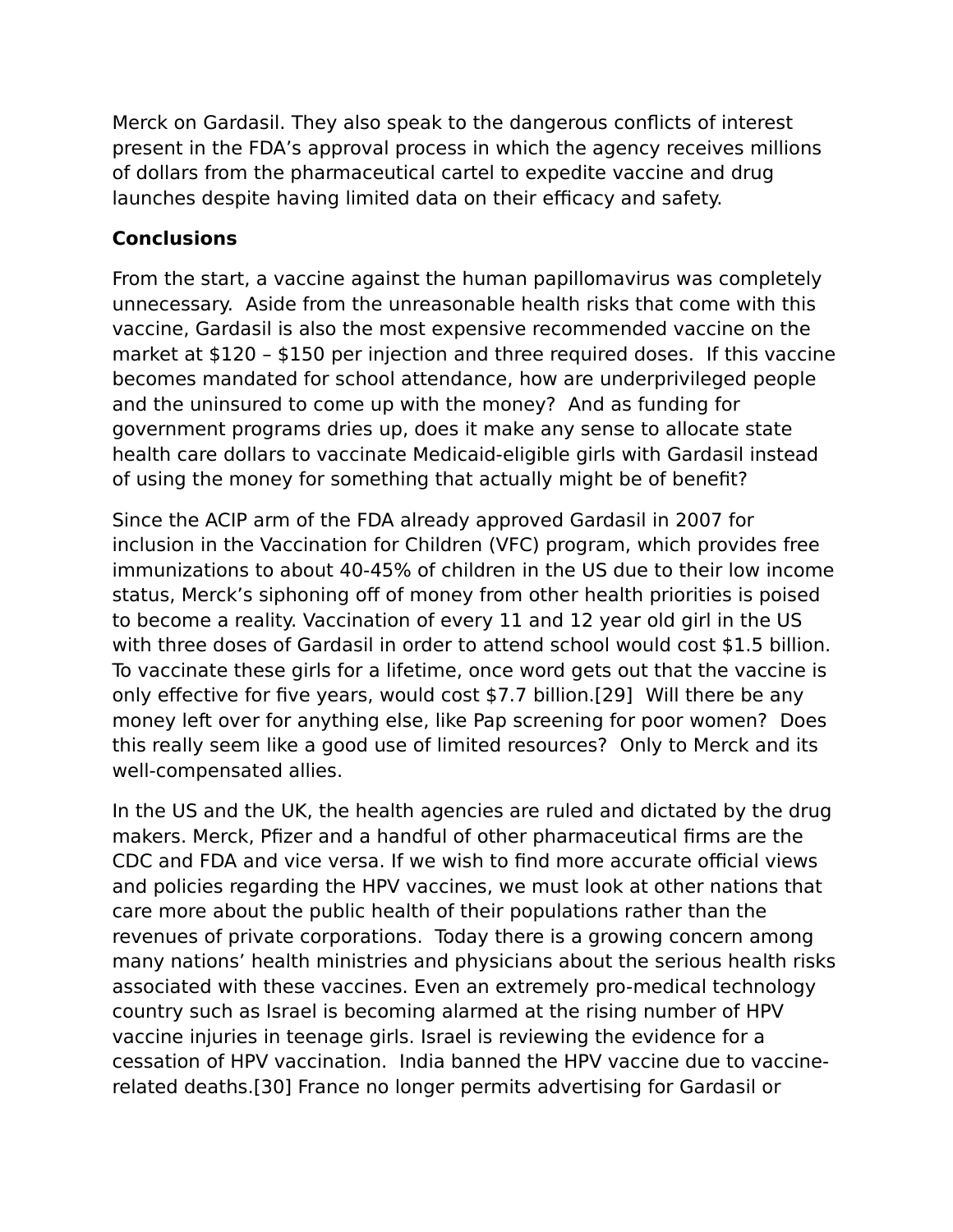Cervarix [31]; there is also a French potential law suit is underway against the makers of Gardasil to accuse the company of manslaughter for the deaths over 30 girls. A landmark ruling in Japan was reached in April of this year with the government no longer recommending the HPV vaccine program. The press conferences and debates were even televised. Rather than being mandated, the choice to vaccinate or not is left strictly to the individual, as all vaccines should be.

So why hasn't the FDA, the CDC, the American Academy of Pediatrics, or Merck itself responded to the VAERS reports that Gardasil is not a safe vaccine? The argument, which is the same defense used by all the drug companies and government agencies against any adverse reaction to any vaccine, is that since the VAERS system uses voluntary, passive reporting, it does not prove that a sudden health problem – or even death — occurring after vaccination was in fact caused by the vaccine.

The only causal relationships acceptable to the powers that be are those that result from scientific studies. But these are often unacceptable to the rest of us since the majority of these studies are funded by the pharmaceutical companies themselves. So the fix is in. What can any injured child or concerned parent do in the face of this hard line – should they be required to set up their own scientific study? Obviously, neither Merck nor our government are willing to spend money to prove that Gardasil is dangerous – it is much simpler and infinitely more lucrative to just ignore the allegations and try to portray the victims as conspiratorial whiners.

Instead we get studies published in peer-reviewed journals such as, "HPV Immunization in Adolescent and Young Adults: a Cohort Study to Illustrate What Events Might be Mistaken for Adverse Reactions,"[32] from a lead author who received funding from Sanofi Pasteur (which partners with Merck for vaccines outside of the US) and GlaxoSmithKline (makers of the HPV vaccine Cervarix), while the other two authors received support from both Merck and GlaxoSmithKline. Sounds like objective science, right? Remember, Merck is the same company that intentionally kept the cardiac risks associated with Vioxx secret while aggressively advertising the product directly to consumers. The same company that so effectively fabricated a supposedly peer-reviewed journal to support Vioxx that even doctors couldn't tell it wasn't real – The Australasian Journal of Bone and Joint Medicine.[33] Merck let 60,000 Americans die from Vioxx-related heart attacks before finally pulling the drug from the market when they could no longer deny the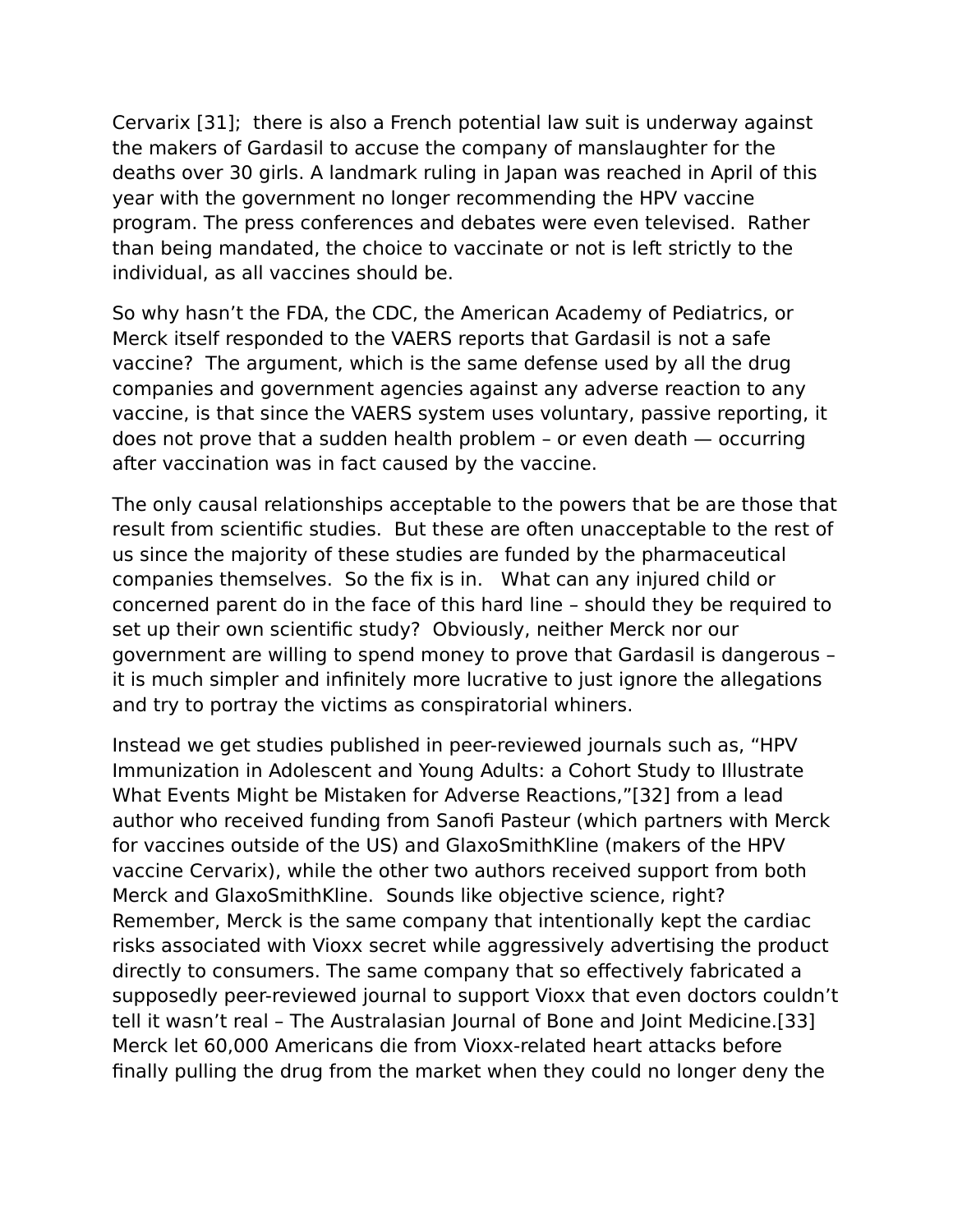truth, and cold-bloodedly set aside \$1.6 billion with the intention of fighting every claim for damages.

The CDC and the FDA maintain that Gardasil is an important cervical cancer prevention tool that could protect the health of millions of women. But the facts show that the opposite is true. In point of fact, Gardasil vaccination is not justified by the health "benefits" nor is it even economically feasible. Nevertheless, the lure of huge profits appears to cloud the thinking of everyone in a position to say no to the promotion of Gardasil. It is up to us, the victims, the parents, and the concerned friends and neighbors to get the message out to as many people as we can. We must flood our legislators with notice that this vaccine is dangerous, should not be given to anyone, and at the very least, should not be mandated for school attendance.

Tracy Wolf carries enormous guilt, blaming herself for ever agreeing to let Alexis get the Gardasil vaccine. She believed she was doing the right thing; doing what Alexis' doctors had recommended. It was too late when she realized that the doctors really didn't know any more about this vaccine than she did. Tracy is now an advocate for informed consent. She tries to share her story with anyone who will listen to prevent this type of injury from happening to anyone else's daughter. To all parents being asked to vaccinate their daughters – or even sons – with Gardasil, Tracy has this to say: "Please do your homework. Please educate yourself about the risks of this vaccine. The risk of cervical cancer is so low and the success of regular Pap testing has been so great that there really is no need for this vaccine at all. There is no going back once your child has brain damage."

Sources:

1. Herskovits B, Brand of the Year, February 1, 2007, Pharmaceutical Executive

Magazine, [http://pharamexec.findpharma.com/pharmexec/Articles/Brahd-of](http://pharamexec.findpharma.com/pharmexec/Articles/Brahd-of-the-Year/ArticleStandard/Article/detal/401664)[the-Year/ArticleStandard/Article/detal/401664,](http://pharamexec.findpharma.com/pharmexec/Articles/Brahd-of-the-Year/ArticleStandard/Article/detal/401664) accessed December 26, 2011.

2. Zimm A and Blum J, Merck Promotes Cervical Cancer Shot by Publicizing Viral Cause, Bloomberg, May 26,

2006, [http://www.bloomberg.com/apps/news?](http://www.bloomberg.com/apps/news?pid=2107001&sid=amVj.y3Eynz8) [pid=2107001&sid=amVj.y3Eynz8,](http://www.bloomberg.com/apps/news?pid=2107001&sid=amVj.y3Eynz8) accessed December 27, 2011.

3. Pettypiece S and Zimm A, Merck Stops Campaign to Mandate Gardasil Vaccine Use,Bloomberg, February 20,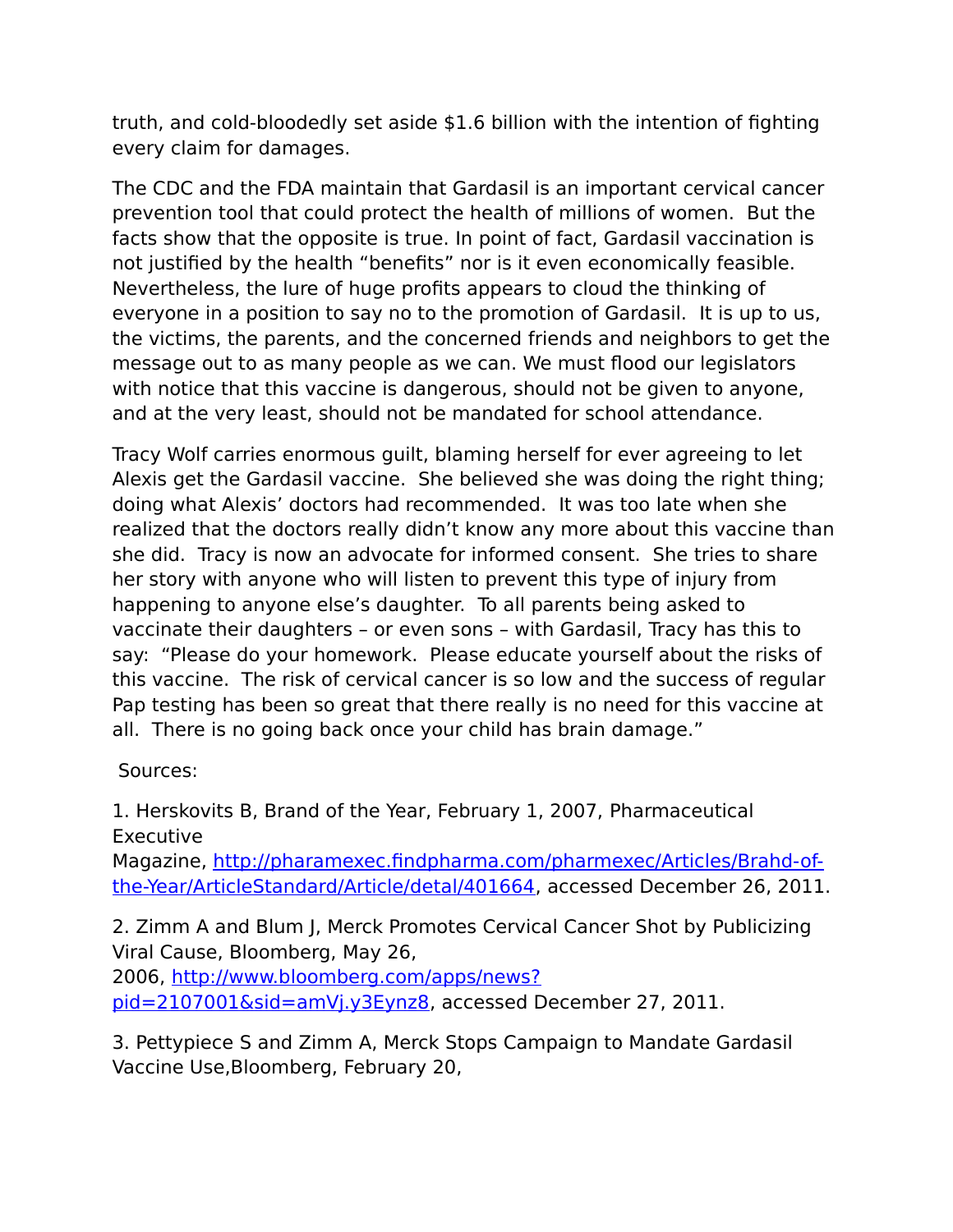2007, [http://www.bloomberg.com/apps/news?](http://www.bloomberg.com/apps/news?pid=2107001&sid=atbGQuDYx7_c) [pid=2107001&sid=atbGQuDYx7\\_c.](http://www.bloomberg.com/apps/news?pid=2107001&sid=atbGQuDYx7_c) accessed December 30, 2011.

4. Bevington C, Researcher, Diane Harper, Blasts Gardasil HPV Marketing, Off The Radar, [http://offtheradar.co.nz/vaccines/53-researcher-diane-harper](http://offtheradar.co.nz/vaccines/53-researcher-diane-harper-blasts-gardasil-hpv-marketing.html)[blasts-gardasil-hpv-marketing.html,](http://offtheradar.co.nz/vaccines/53-researcher-diane-harper-blasts-gardasil-hpv-marketing.html) accessed September 15, 2011.

5. Siers-Poisson J, The Politics and PR of Cervical Cancer, Part III: Women in Government, Merck's Trojan Horse, PR Watch, July 18, 2007[,http://prwatch.org/node/6232,](http://prwatch.org/node/6232) accessed 12/27/11.

6. Siers-Poisson J, The Politics and PR of Cervical Cancer, Part III: Women in Government, Merck's Trojan Horse, PR Watch, July 18, 2007[,http://prwatch.org/node/6232,](http://prwatch.org/node/6232) accessed 12/27/11.

7. Levatin J, Why Do Doctors Push Vaccines? Tenpenny Integrative Health Center, December 24, 2011, [http://tenpennyimc.com/category/vaccines/,](http://tenpennyimc.com/category/vaccines/) accessed January 3, 2011.

8. Tomljenovic L and Shaw CA, Human Papillomavirus (HPV) Vaccine Policy and Evidence-Based Medicine: Are They at Odds? Annals of Medicine December 22,

2011; <http://informahealthcare.com/doi/abs/10.3109/07853890.2011.645353> , accessed December 23, 2011.

9. Interview with Tracy Wolf, January 3, 2012

Interview with William Ronan, January 5, 2012

Interview with Meryl Nass, January 5, 2012

Bevington C, Researcher, Diane Harper, Blasts Gardasil HPV Marketing, Off The Radar, [http://offtheradar.co.nz/vaccines/53-researcher-diane-harper](http://offtheradar.co.nz/vaccines/53-researcher-diane-harper-blasts-gardasil-hpv-marketing.html)[blasts-gardasil-hpv-marketing.html,](http://offtheradar.co.nz/vaccines/53-researcher-diane-harper-blasts-gardasil-hpv-marketing.html) accessed September 15, 2011.

Cervical Cancer, American Cancer Society, Cancer.org/cancer/cervical cancer/detailed

guid[ehttp://www.cancer.org/Cancer/CervicalCancer/DetailedGuide/index,](http://www.cancer.org/Cancer/CervicalCancer/DetailedGuide/index) accessed October 15, 2011.

Rothman SM and Rothman DJ, Marketing HPV Vaccine: Implications for Adolescent Health and Medical Professionalism, JAMA 2009, 302(7); 781-786.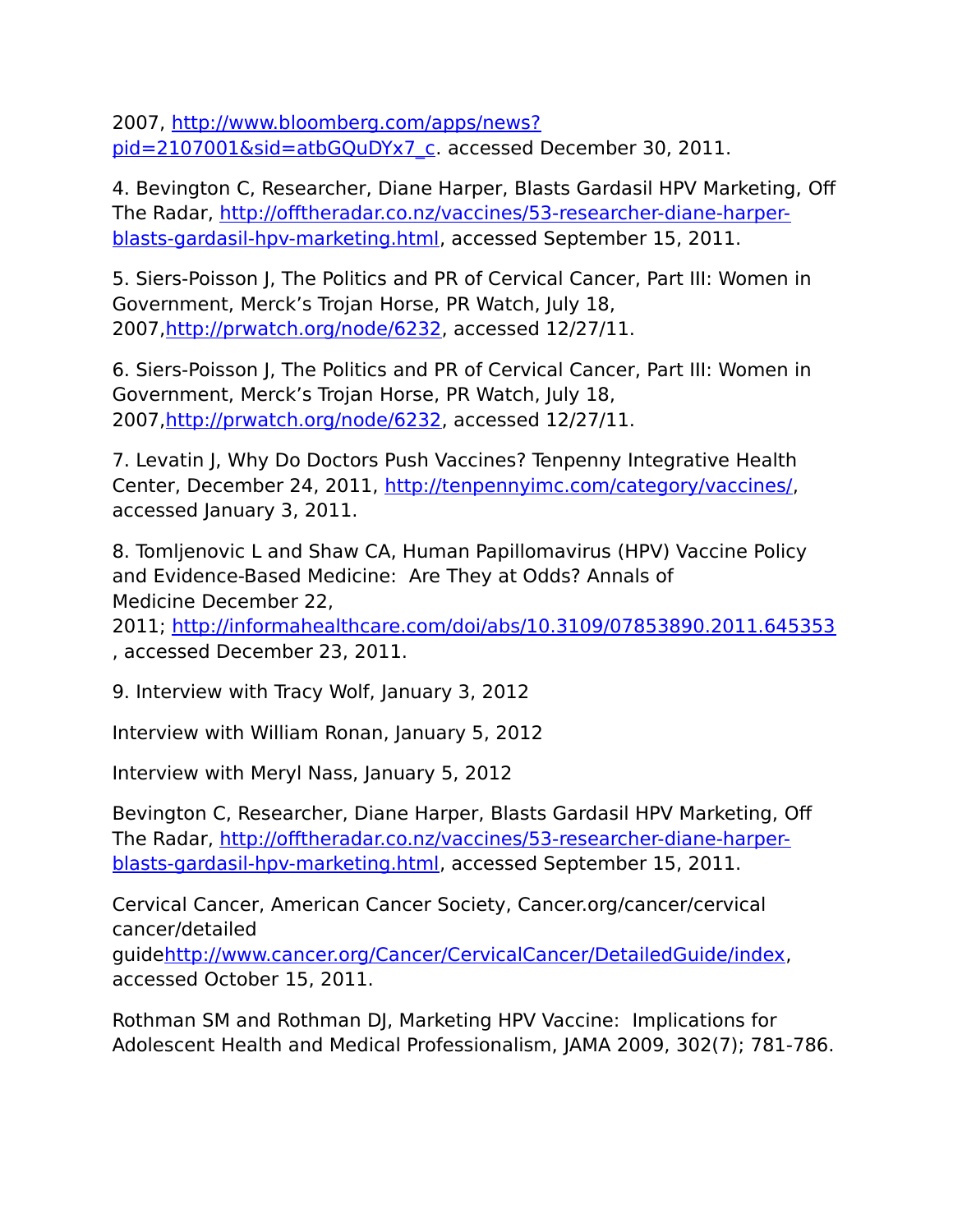Tomljenovic L and Shaw CA, Human Papillomavirus (HPV) Vaccine Policy and Evidence-Based Medicine: Are They at Odds? Annals of Medicine December 22,

2011; <http://informahealthcare.com/doi/abs/10.3109/07853890.2011.645353> , accessed December 23, 2011.

Lenzer J, Should Boys be Given the HPV Vaccine? The Science is Weaker than the Marketing, Discover Magazine, November 14, 2011.

Tomljenovic L and Shaw CA, Human Papillomavirus (HPV) Vaccine Policy and Evidence-Based Medicine: Are They at Odds? Annals of Medicine December 22,

2011; <http://informahealthcare.com/doi/abs/10.3109/07853890.2011.645353> , accessed December 23, 2011.

Erickson N, Dr. Sin Hang Lee: A case study in ethics don't pay, Sane Vax Inc[,http://sanevax.org/dr-sin-hang-lee-a-case-study-in-ethics-don](http://sanevax.org/dr-sin-hang-lee-a-case-study-in-ethics-don%E2%80%99t-pay/) [%E2%80%99t-pay/,](http://sanevax.org/dr-sin-hang-lee-a-case-study-in-ethics-don%E2%80%99t-pay/) accessed October 15, 2011.

Human Papillomaviruses and Cancer, National Cancer Institute, September 7, 2011[,http://www.cancer.gov/cancertopics/factsheet/Risk/HPV/print,](http://www.cancer.gov/cancertopics/factsheet/Risk/HPV/print) accessed January 3, 2012.

Haug CJ, Human Papillomavirus Vaccination – Reasons for Caution, New England Journal of Medicine, August 21, 2008, 359; 861-862.

Tomljenovic L and Shaw CA, Human Papillomavirus (HPV) Vaccine Policy and Evidence-Based Medicine: Are They at Odds? Annals of Medicine December 22,

2011; <http://informahealthcare.com/doi/abs/10.3109/07853890.2011.645353> , accessed December 23, 2011.

Ibid.

Lenzer J, Should Boys be Given the HPV Vaccine? The Science is Weaker than the Marketing, Discover Magazine, November 14, 2011.

Examining the FDA's HPV Vaccine Records, Judicial Watch Special Report, June 30,

2008[,http://www.judicialwatch.org/documents/2008/JWReportFDAhpvVaccine](http://www.judicialwatch.org/documents/2008/JWReportFDAhpvVaccineRecords.pdf) [Records.pdf,](http://www.judicialwatch.org/documents/2008/JWReportFDAhpvVaccineRecords.pdf) accessed September 16, 2011.

VAERS – Vaccine Adverse Event Reporting

System. [http://vaers.hhs.gov/index,](http://vaers.hhs.gov/index) accessed October 14, 2011.